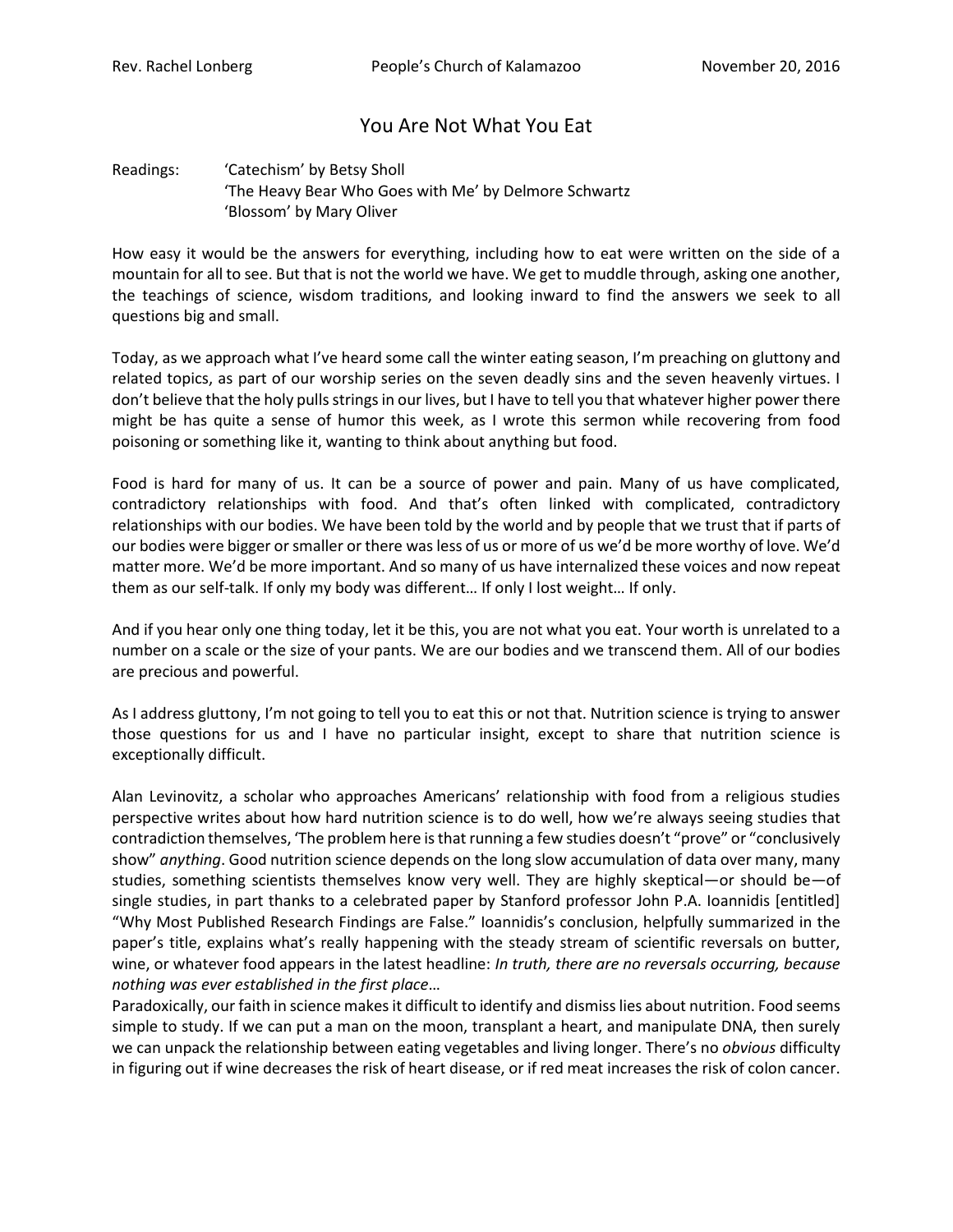$\overline{\phantom{a}}$ 

Just look at people who drink wine or eat red meat, and then compare them to those who don't. Easy, right?

In fact, there is probably no branch of medicine more difficult or complicated than nutrition science, a complexity that plays out in the endless controversies about what—and how much—we should eat. Highquality studies of dietary practices are incredibly hard to design. How do you make a placebo piece of steak for your control group? Studies on the effect of diet and lifestyle in large populations are no less difficult. They depend on recollections and self-reporting, notoriously unreliable data. And even if that data were accurate—well, just tweak an equation, exclude a set of data points, isolate a different factor, and suddenly vegetarianism goes from increasing longevity to decreasing bone density.  $^{1}$ --

The questions that I want to explore today are not what we should eat, but how can food be a source of joy and connection? How can we use food to promote our values? How can we feel more at home in our bodies and in the world?

So if we can't trust the nutrition scientists, who can we trust? There aren't any magical diets out there, but there is advice for how to approach food in healthy, life-giving ways. One resource is the American Academy of Pediatrics. Earlier this fall, this professional group released guidelines for how to help children and adolescents avoid eating disorders, other unhealthy practices, and I would add, the pain of not feeling worthy. While these guidelines are for young people, I believe we can all try them. The first guideline is no diets. The more a person diets, the more likely they are to develop unhealthy eating habits or disordered eating. When a person diets, so much energy, so much attention, is given to food. It becomes a realm of power and control, especially if other parts of life feel uncontrollable. Being mindful of food eating when one is hungry, not when one isn't and trying, generally, to be healthy is a much better path than dieting and strict restrictions.

The second guideline is to have family meals. It is important for us to eat together with our families and others we love, to have food be a source of community and connection as well as physical nourishment.

The third guideline is no weight talk. This is a hard one for many of us. If we notice that someone in our lives has lost weight, we might want to offer them a compliment. We might complain about how if we only lost a few more pounds, our clothes would fit again. Children and others hear this and it teaches them that weight matters a lot, that it is something to fret over, it is something to monitor. Weight talk, even when it is meant as a compliment, promotes unhealthy relationships to food and our bodies. It is better for ourselves and our children for us to talk about health rather than weight. Ever since I read these guidelines a few months ago, I've been trying to wean myself from talking about weight. It's more challenging than I expected. I'm so used to talking about weight.

The final, related guideline, is no weight-related teasing. This sort of teasing is often meant with love and affection. Intentions might be positive and loving, but we know that intention is not impact; our intentions do not determine if our actions are hurtful. Weight-related teasing again reinforces that the size of our bodies are worthy of our attention, are what matters most. It, again is tied to an increase in unhealthy practices.<sup>2</sup>

<sup>1</sup> Levinovitz, Alan. *The Gluten Lie and Other Myths about What You Eat.* New York: Regan Arts, 2015. pages 17-19 <sup>2</sup> Conason, Alexis. 'No More Diets… and Other AAP Recommendations.' *Psychology Today*. Retrieved from [https://www.psychologytoday.com/blog/eating-mindfully/201609/no-more-diets-and-other-aap](https://www.psychologytoday.com/blog/eating-mindfully/201609/no-more-diets-and-other-aap-recommendations)**[recommendations](https://www.psychologytoday.com/blog/eating-mindfully/201609/no-more-diets-and-other-aap-recommendations)**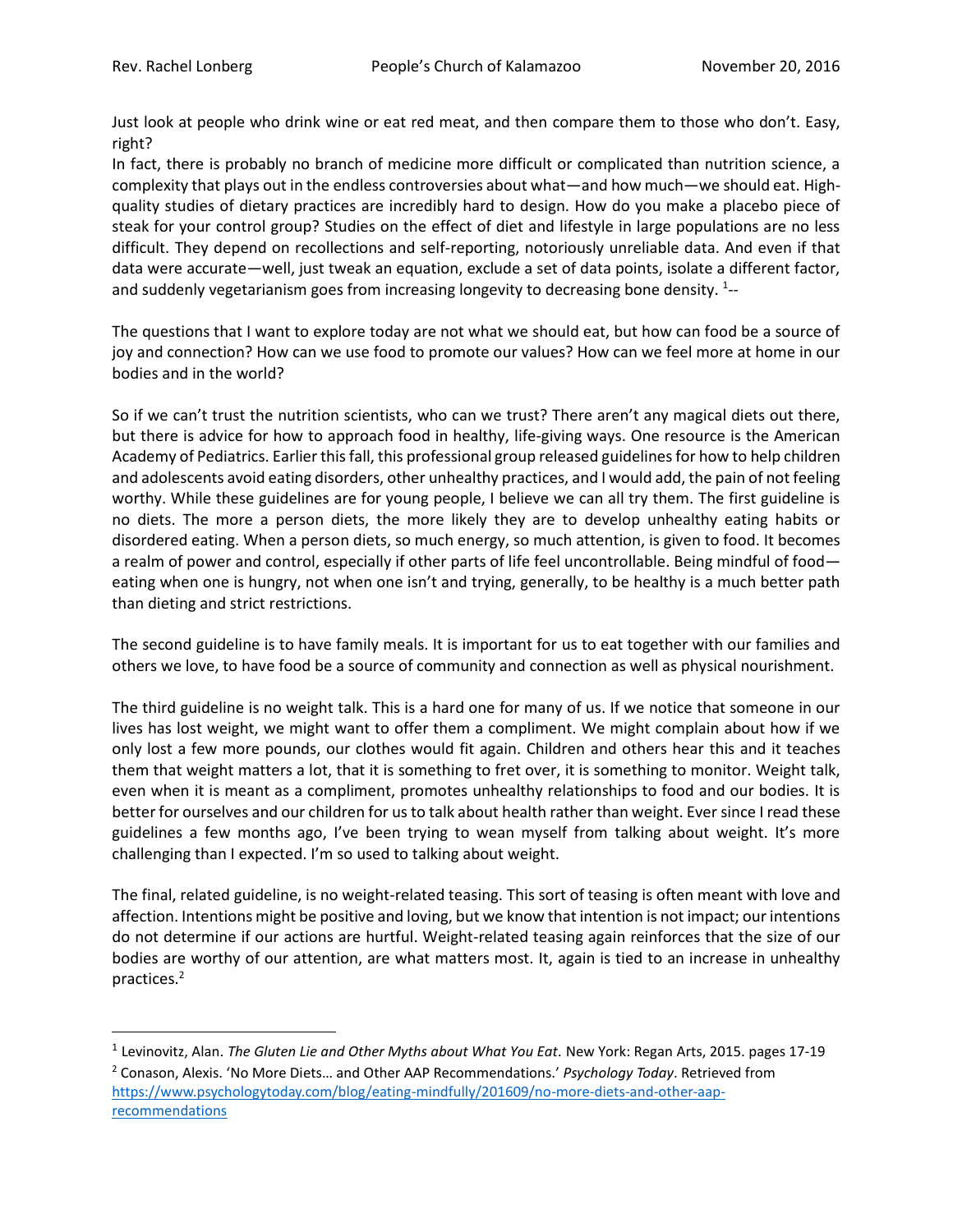Food is a powerful force in our lives. We need it to survive. As I have mentioned already, food can too easily become a source of pain, disorder, and illness. Food is also a realm in which we enact our deeply held values – values like purity and justice.

Food choices have long been a way to ritualize purity, both on an individual level and as a way to drawing boundaries between communities. Food is an easy tool to mark who is inside and who is outside. Difference is often described in the language of food. Anthropologists have collected dozens of foodbased insults that groups have used to label other groups, to draw firm boundaries between us and them. These include "cannibals," "pork eaters," "sweet potato eaters," "turtle eaters," "frog eaters," "locust eaters," and "elephant eaters."<sup>3</sup> We describe who is foreign by highlighting how their food practices are different than ours.

Additionally, almost every wisdom tradition has rules about what is acceptable to eat. Hindus don't eat beef. Catholics, traditionally, avoided meat on Fridays. Muslims follow halal dietary practices and Jews keep kosher. Many of these rules have served, historically, to draw a clear boundary between who is part of a particular group and who is not, as dietary laws can require much care and attention to follow. In practice, kashrut made it hard if not impossible for Jews to share a meal with people outside their faith. That is one way to preserve a community in the face of overwhelming oppression and pressure to assimilate.

We also enact personal notions of purity in how we eat. There are, of course, people who avoid gluten or peanuts or so many other things out of medical necessity. Their diet needs to be pure of allergens or irritants for them to be able to exist in the world. I'm not talking about that, but about the things we avoid to help us feel pure and moral. I have lived this. For over two years in my early adulthood, I stopped eating apples. I had spent a few summers working with farmers and farm workers in Central Washington State and saw the horrible conditions endured by people who harvest apples, cherries, hops, and other fruits and vegetables. Every time I ate an apple, I was reminded of people sick from overexposure to pesticides and people living in makeshift camps because there was no affordable housing. I stopped eating apples, so I wouldn't have to be reminded of the people who suffered so I could eat. I purified myself of that issue. It took me too long to realize that my action didn't actually help anyone, that I wasn't motivated by compassion, but by purity. My decision to not eat applies didn't improve farm worker's living conditions; it only made it so I didn't have to think of them. Confusing compassion and purity is a trap that those of us in privilege have to be wary of. Not eating apples was not compassion; it was an attempt to free myself from the contaminant posed by being in relationship with people who were suffering so I could buy cheap produce. Separating ourselves from others' suffering and alleviating others' suffering are not the same thing.

There are, however, ways to use our personal food choices to make our values real in the world. Unlike my avoidance of apples, these are efforts that are organized and have real impact. They are about making change, not personal purity. When people join together, we are more powerful than we can ever be alone. One of these efforts to make our food system more just can be found in our Foyer every Sunday. The coffee we serve here—and the coffee and chocolate we sell here—are fair trade. We know that people who produce it are treated and compensated fairly. That is how we use choices about food to make the world better.

 $\overline{\phantom{a}}$ 

<sup>&</sup>lt;sup>3</sup> Levinovitz, page 14